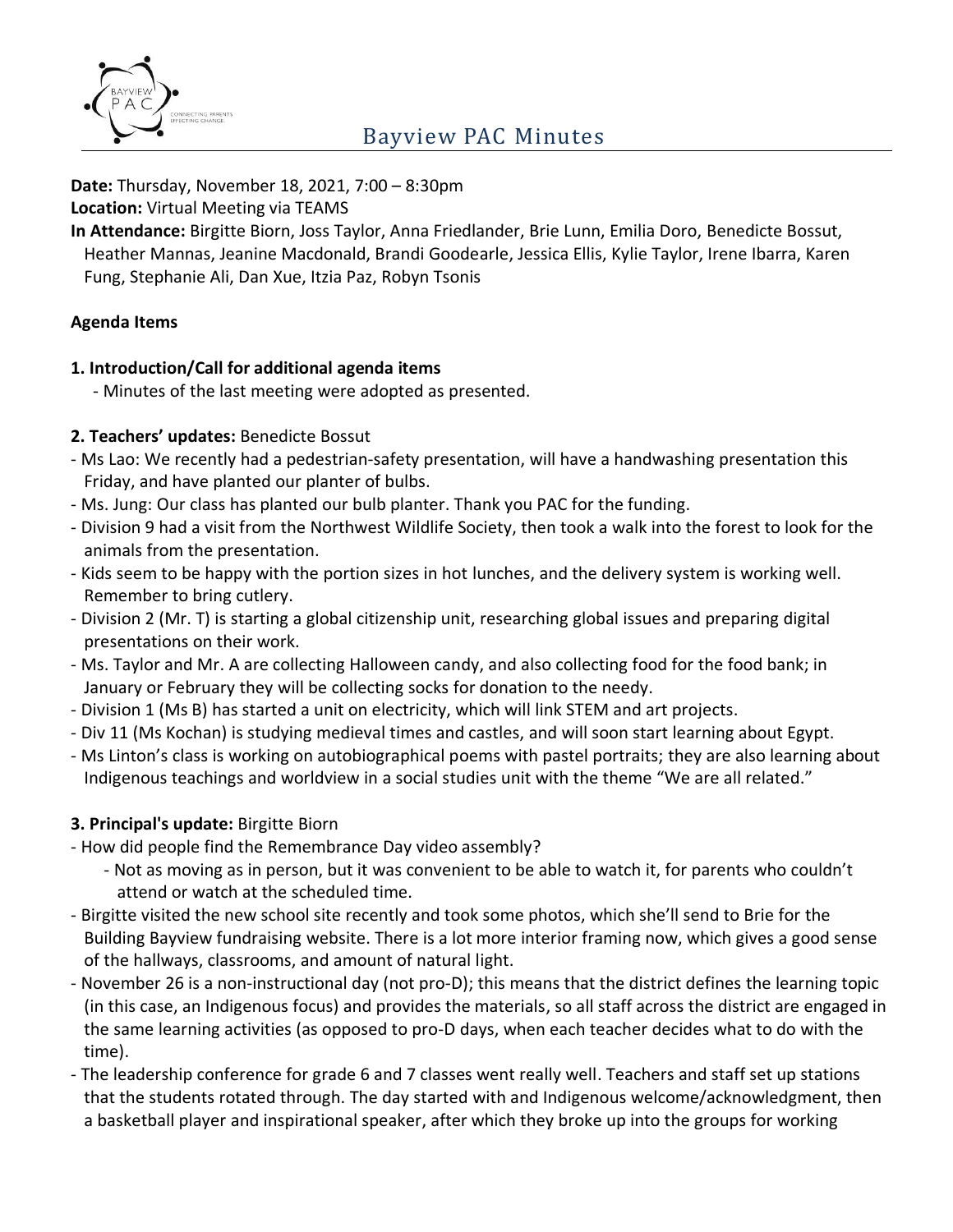

# Bayview PAC Minutes

through the stations. Topics included talking about leadership quotes, team-building exercises, making art about the qualities of leadership; choosing and discussing a motivating word for the year; brainstorming about activities for the whole school; collaborative work on understanding how to lead in a group and build on our strengths in group project activities; listening exercises.

- Joss asks if this will lead into ongoing leadership activities for the grade 6-7s, as there used to be with a leadership group from those grades.

- There will be organizing of spirit activities, etc.
- Some grade 6-7s have started to take on jobs, such as delivering hot lunches and assisting in the library. Also, they helped organize Halloween activities.

### **4. Treasurer's update:** Joss Taylor

| Regular account balance: | \$21,621.96 |
|--------------------------|-------------|
| Gaming account balance:  | \$11,323.65 |

### **5. New Bayview fundraising update:** Brie Lunn

- The direct drive hasn't had much momentum, so we need to re-publicize it. However, there was bit more activity in November than in October.
- We will have a booth at the Hollywood Theatre during an upcoming movie event, publicizing the fundraising efforts and selling raffle tickets.
- We are revisiting some grants that we can re-apply for in the new year.
- A main goal at this point is to complete the playground rubberized surfaces; we have enough money for the primary playground, but with current funding, the intermediate playground still would have to be wood chips.

## **6. Winter holiday market update:** Emilia Doro

- There will be two stages for the market: we have sent home and emailed information on what is on offer with our online market.
- Pickups will be December 3, 2:45-3:30, and December 4, 1-3 p.m., at McBride Park.
- Orders have been coming in more slowly than usual so far.
- Last year we sold \$6000 worth of Purdy's chocolates alone; so far we only have \$1200 of orders.
- We're starting an Instagram page for the holiday market, with pictures of everything on offer.
- When the presale is over, businesses that usually have booths at our market will offer their goods online to the Bayview community.
- We also have a raffle, with donations from many local businesses, and all raffle proceeds go to the PAC.
- Everything is having to happen early this year, so many people aren't quite ready yet to start Christmas planning and shopping.
- Please send us any ideas you have for the market—we love input!

## **7. Pancake breakfast:** Stephanie Ali

- Thursday, December 16, in the morning
- This has been a tradition at Bayview for 33 years. On the last Thursday before winter break, parents serve pancakes to the kids, Santa comes through and hands out candy canes, and it serves as a kickoff to the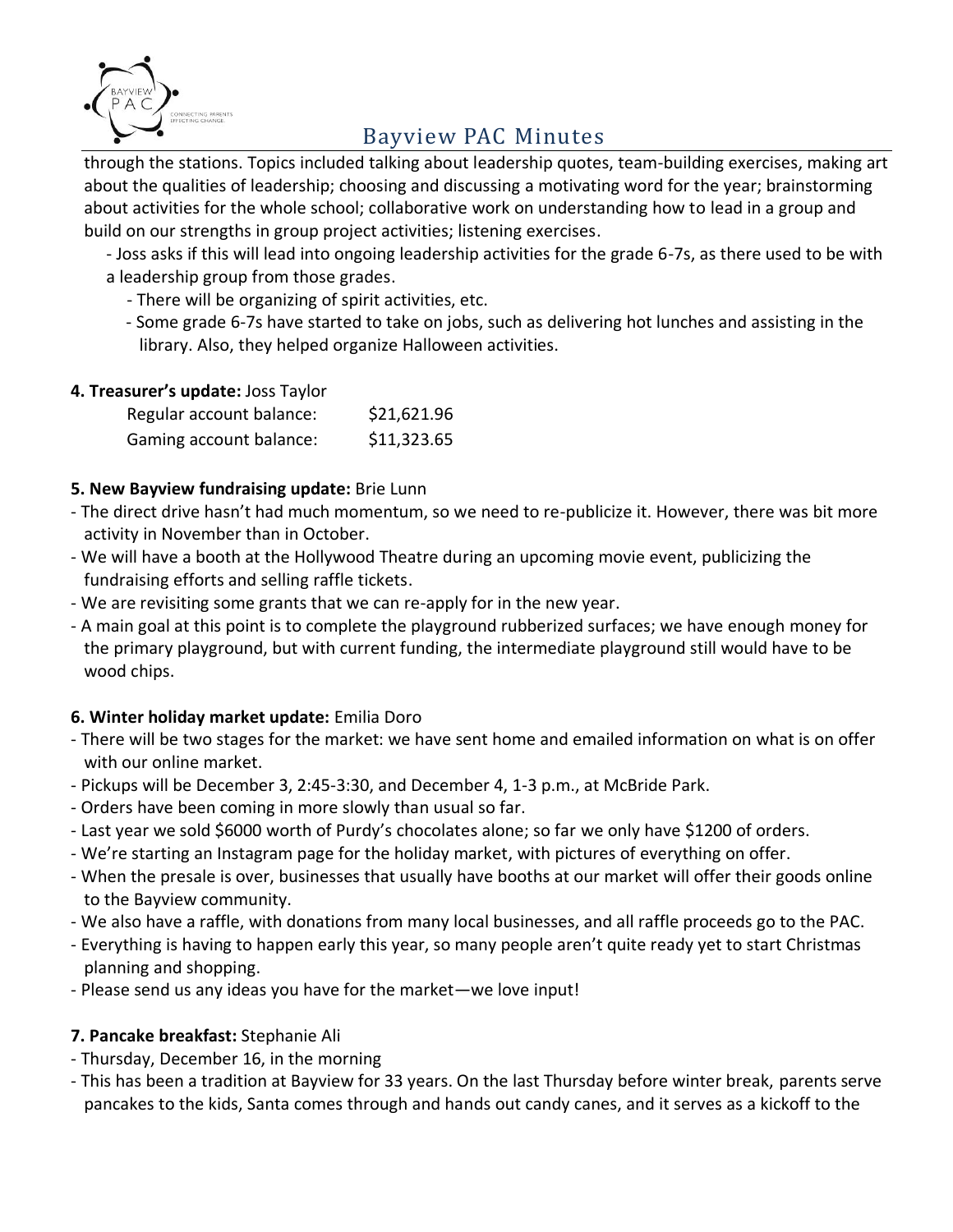

# Bayview PAC Minutes

holidays. The event is also tied in with fundraising for Covenant House, which supports youth at risk; kids can come to school in their pajamas, and bring a donation to Covenant House.

- Organization has just started—this is my first year being the organizer.
- Have contacted IGA for oranges, maple syrup, pancake mix.
- Sandra Ackerman (ex-Bayview mom) can still lend us the Santa Suit; I have contacted Leon Bayer as a possible Santa.
- We will have compostable plates, cutlery from Costco.
- I have been in touch with Alison Briggs regarding Covenant House donations.
- We have about 12 volunteers so far, so we will have plenty of helping hands.
- We should have a parent for serving each classroom; some intermediate students could help with serving as well, if they are allowed to go into other classrooms.
- There are 11 divisions; about 220 students total.
- Last year we couldn't do this event in person, so it's great to have it back. The kids really love it and look forward to it.
- Two years ago we cooked the pancakes in the Queen Elizabeth kitchen; can we use the Camp Bayview staff room this year? Birgitte says this can be worked out. We are still deciding whether to cook the pancakes at Stephanie's house and reheat them at school, or cook them onsite, if there are enough outlets in the staff room for all the griddles.

## **8. Hot lunch:** Brie Lunn

- We might do a poll (via email?) to ask what people think of the hot lunches so far. Bits of feedback so far have been very mixed. Also, it would be good to find out how many people would use it, and how often.
- Stephanie notes that on the first day, the lunches didn't come on time. Birgitte notes that this was a problem with the play-first and Division 1 gym class timing—the lunches had actually come on time (noon). They have now worked out a way for kids with gym after lunch to eat and play.
- For picky eaters, is there a way to get a photo of each item, so kids can see the food and decide? There's nothing on their website.
- Birgitte notes that the food doesn't look significantly better than in the past (some complaints about, e.g., soggy chips, mushy vegetables, etc.), although the process and organization have gone smoothly.
- We will be looking at some other options; an advantage of C'Est Mon Café is that they handle all the ordering and payment details, so the PAC doesn't have to pay a third party to manage this (e.g. Munch-A-Lunch) and find a volunteer to organize the logistics.
- Brie will see if Susan is up for investigating other options and the logistics/costs involved with using them.

## **9. Spiritwear update:** Joss Taylor

- Sorry about the delay with Bayview merchandise—the infamous supply-chain problems have been a problem for the printer.
- All but three orders arrived at the school today, and those three should arrive tomorrow.
- Joss will go to the school tomorrow and distribute to everyone.
- How often should we do a spiritwear sale? We've usually only done it once a year, at the beginning of the year. Bear in mind that we need to have a minimum order for most items.
- If you missed the order deadline, we do have a few extras as backup, so please ask.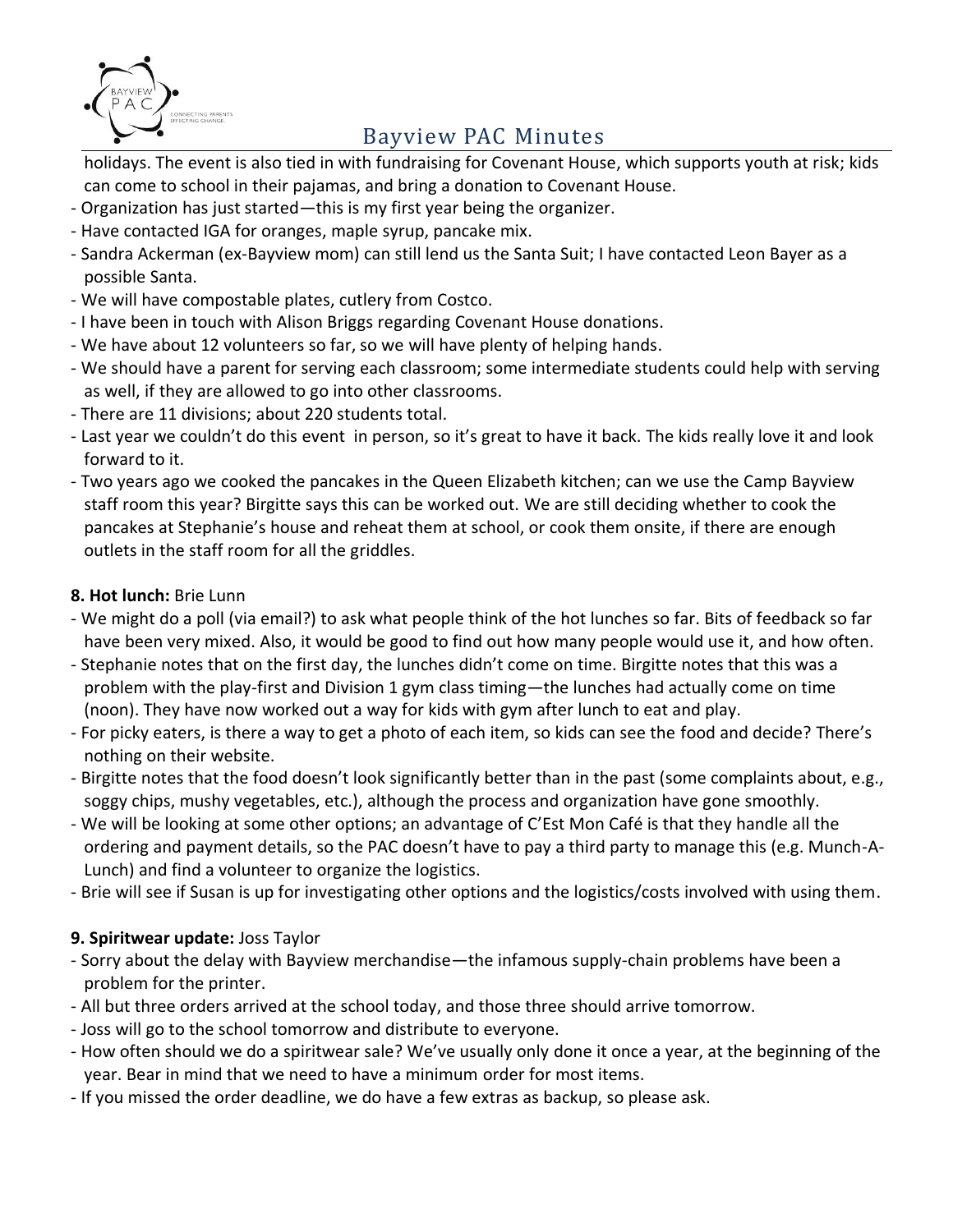

### **10. School funding items:** Joss Taylor

*- Drumming workshop proposal*

- The whole staff submitted a request to fund another drumming workshop from Rhythm Resource. The instructor, Daniel, brings a variety of drums and percussion instruments from around the world and works with classes throughout a couple of weeks, culminating in a performance. He also offers a parents' session so that parents can try out what their kids have been learning. Each class would get 2-3 lessons. The kids really love it; each student gets a drum to play, and Daniel develops a great rapport with the kids.

- The cost would be \$7,000

- We do have money in the budget for arts enrichment activities. There would be an additional ask from families, but this year we didn't collect performance fees, so it wouldn't be on top of any other request.

- Kylie is in favour of supporting our local art community, and her kids loved it. Anna agrees, as do several others in attendance.
- Joss notes that we don't have a music program, and the kids really learn a lot in this session. Itzia also expresses support.
	- By virtual vote, the meeting's attendees are in support of this initiative.
	- In the spring, we might be able to do the drumming outdoors.

#### *- Additional umbrellas*

- We had purchased some umbrellas for staff to use on very wet days, and they have broken or gone missing, so we now need more.

- We have some budget left; can order 10 more umbrellas. They come from Costco, so if some break quickly, we can get them replaced.

- The ones that have broken are the polka-dot ones that were bought last year.

## **11. Hastings School holiday support:** Joss Taylor

- We have traditionally given holiday support (gift baskets, gift cards, etc. for families in need) to our sister school, Hastings Elementary.
- In the past we did semi-personalized gift baskets, but in last couple of years, they requested gift cards.
- Joss contacted the support worker at Hastings to ask what support they would like this year. It turns out that they have had lots of support from their community this year, so they don't need anything from us at this time.
- Any ideas for some other holiday-season support for people in need? Another organization to collect for? Maybe support flood relief?
- A Bayview parent (Robyn Tsonis) is originally from Merritt, and asked about supporting Merritt or other flood-affected people.
	- Robyn suggests donating to the Red Cross—you can select which locality's Red Cross to donate to. We can do this in lieu of our holiday support for Hastings School. It would be nice to tie this in, for the kids, to the personal reality of what people have experienced. Robyn can do a write-up with some photos about what has happened and how people's lives are being affected.
	- Maybe connect with a school from one of the affected areas? Robyn will see about connecting with a Merritt school.